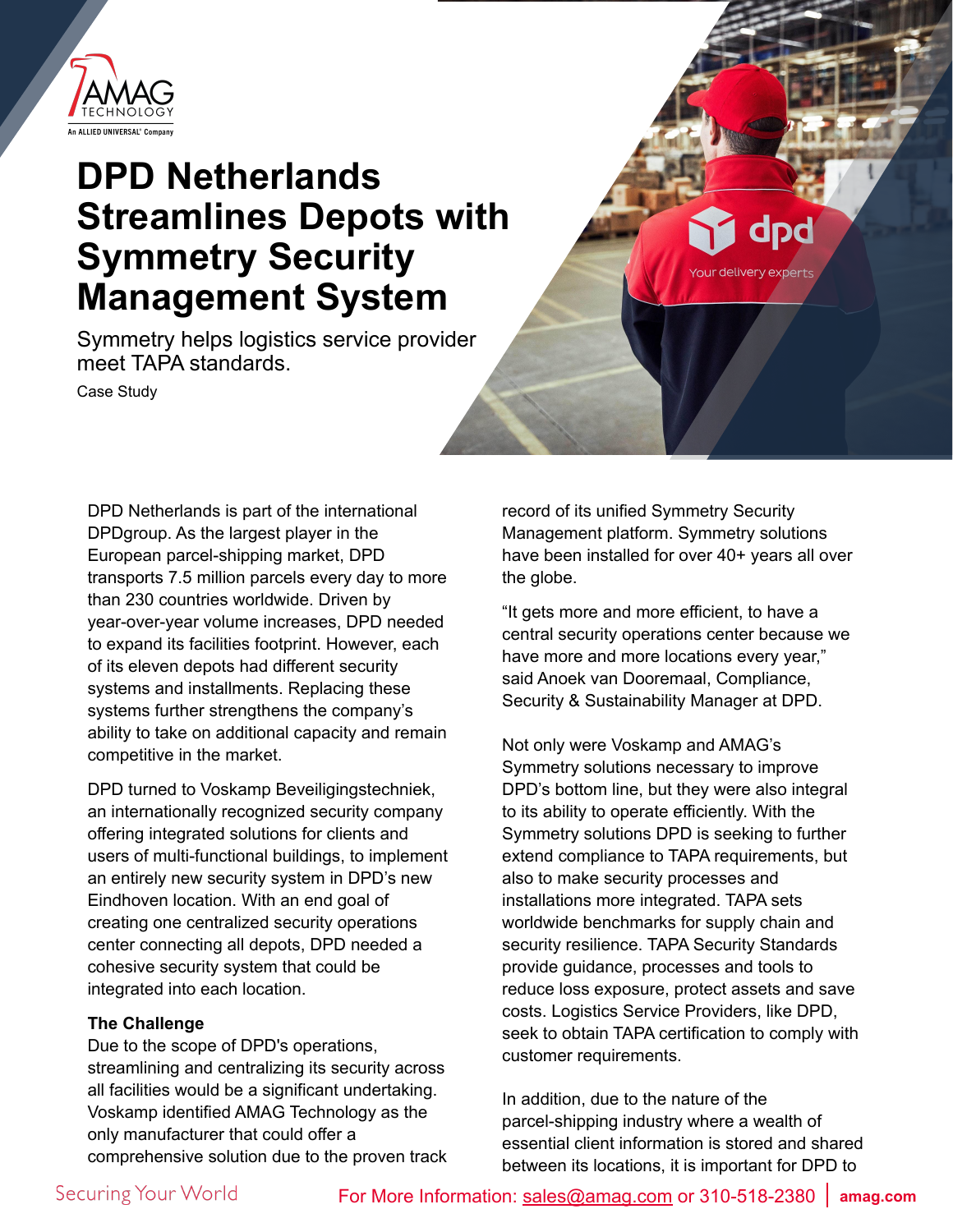

# Symmetry unified DPD's processes to create a more efficient and user-friendly work environment for personnel.

limit the risk of data breaches. The ability of DPD to secure IT server rooms in its warehouses is vital to safeguarding the personal information of its millions of customers across country lines.

#### **Symmetry Implementation**

DPD was able to receive TAPA certification. Voskamp's full integration of AMAG's solutions supported this in the following ways:

#### **TAPA Requirements Met:**

Voskamp installed cameras at two DPD locations, Eindhoven (with 250 cameras) and Amsterdam (with 120 cameras), allowing multiple stakeholders to streamline processes. Utilizing AMAG's Symmetry system, DPD is planning to have all footages from these cameras relayed to a single security operations center in the future. The security team can now work alongside the health & safety teams by reviewing camera footage to investigate both security and safety incidents in real time.

"We make use of the Symmetry security system in very efficient ways because we look at it from multiple angles."

*– Anoek van Dooremaal, Compliance, Security & Sustainability Manager at DPD*

"We make use of the Symmetry security system in very efficient ways because we look at it from multiple angles," said van Dooremaal.

DPD installed AMAG's Javelin Smart Card Readers in five of its current 11 depots: Eindhoven, Rotterdam, Etten-Leur, Veenendaal and Amsterdam. Each location has between 15

and 40 card readers, at almost every, if not every entry point. The readers allow security personnel to control, monitor and track employee access from any location. This implementation was essential to enhancing and streamlining DPD's automatic security operations. Additionally, it allows DPD to assign certain rights to an employee's badge and terminate their access, adding an extra layer of security to these vital areas such as IT server rooms and avoiding unwanted access from former employees.

"AMAG's card readers provided a simple, yet reliable solution to DPD's needs that not only enhanced their security capabilities but unified their processes to create a more efficient and user-friendly work environment for personnel," said Erik Heemstra, CPO/Product Manager, Voskamp Beveiligingstechniek.

DPD has also integrated four Zenitel AlphaCom intercoms along with card readers at its Eindhoven location, six at Amsterdam and five at Rotterdam, connecting visitors or employees that do not have an access card with the security department. With these intercoms, security personnel can interface with visitors from anywhere on the grounds, helping to streamline and unify operations. Because personnel can use the intercoms in conjunction with the Symmetry Access Control, they can more effectively track and guide visitors.

DPD's hubs required two different intruder detection systems, based on when the facilities were open. Symmetry Access Control was a perfect match for both situations. Most of DPD's depots close on Sundays and therefore required the Galaxy intruder system integrated with Symmetry to alert authorities in the case of an